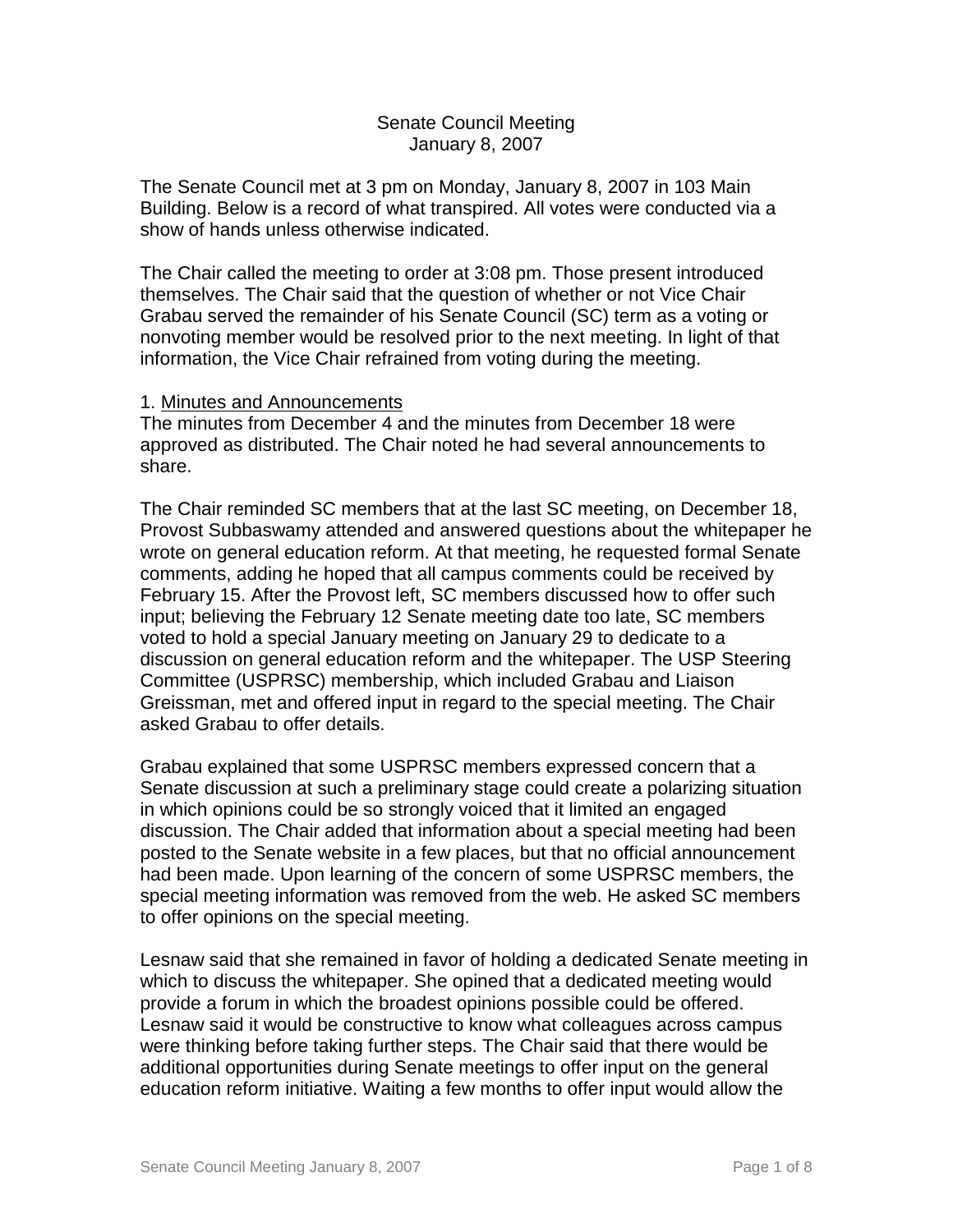USPRSC to offer more developed ideas. Lesnaw replied that she understood about additional opportunities but also believed that a broad spectrum of input early on would be of maximum benefit to the USPRSC.

Finkel offered an abbreviated timeline of general education reform activities from the General Education Reform and Assessment Committee (GERA) activities to the present. He said that the USPRSC would need as much information as it could get regarding reactions to the Provost's whitepaper. He seconded Lesnaw's assertion that a special meeting was necessary; any faculty input would be beneficial to USPRSC deliberations. Finkel acknowledged that vehement assertions of opinions might occur, but even that type of outburst would elucidate where faculties were in their thinking and what moved them. He said an early discussion in an environment that included campuswide representation made good sense.

Grabau shared additional information about the initial general education reform activities, including the self study by the University Studies Committee and the preliminary report by the External Review Committee on USP and its subsequent final report. He added that the GERA Committee attended approximately 14 consultations with faculty and other constituent groups and collated the information. The members of USPRSC made it clear that they would not object to a special meeting. The concern stemmed from a discussion the USP Self Study group had with Lou Swift about four years ago. Swift related that the very aspects of USP currently criticized were created due to compromises he was forced to make at the Senate level in order to appease various individuals and groups. [Swift was the chair of the committee that created the University Studies Program in the early 1980s.] Grabau explained that he was merely offering a full context for USPRSC concerns about a special meeting.

Lesnaw stated that the focus of GERA was less on "how to" and more on "should we" reform general education. As a participant at many of the GERA sessions, she said that the focus was not on how to implement a change. She said that if roadblocks were identified in the Senate, there would be more time to iron out differences if nothing were yet set in stone. The Chair thought that LEAP would not make an implementation plan, but rather how to create an implementation plan. Input would be requested from the Senate before charging another body to implement a change. He noted that there would be no polished plan to react to, but also drew SC members attention to the date of February 15 by which the Provost had requested Senate input. He asked if there were additional comments.

Finkel said that the February regular meeting would only follow the special meeting by a week or so. In response to Finkel, Mrs. Brothers said that there were three or four items already scheduled for the February meeting. The Chair said that there was time for 45 minutes or so of discussion should the topic be discussed at that date. Yanarella arrived at this time.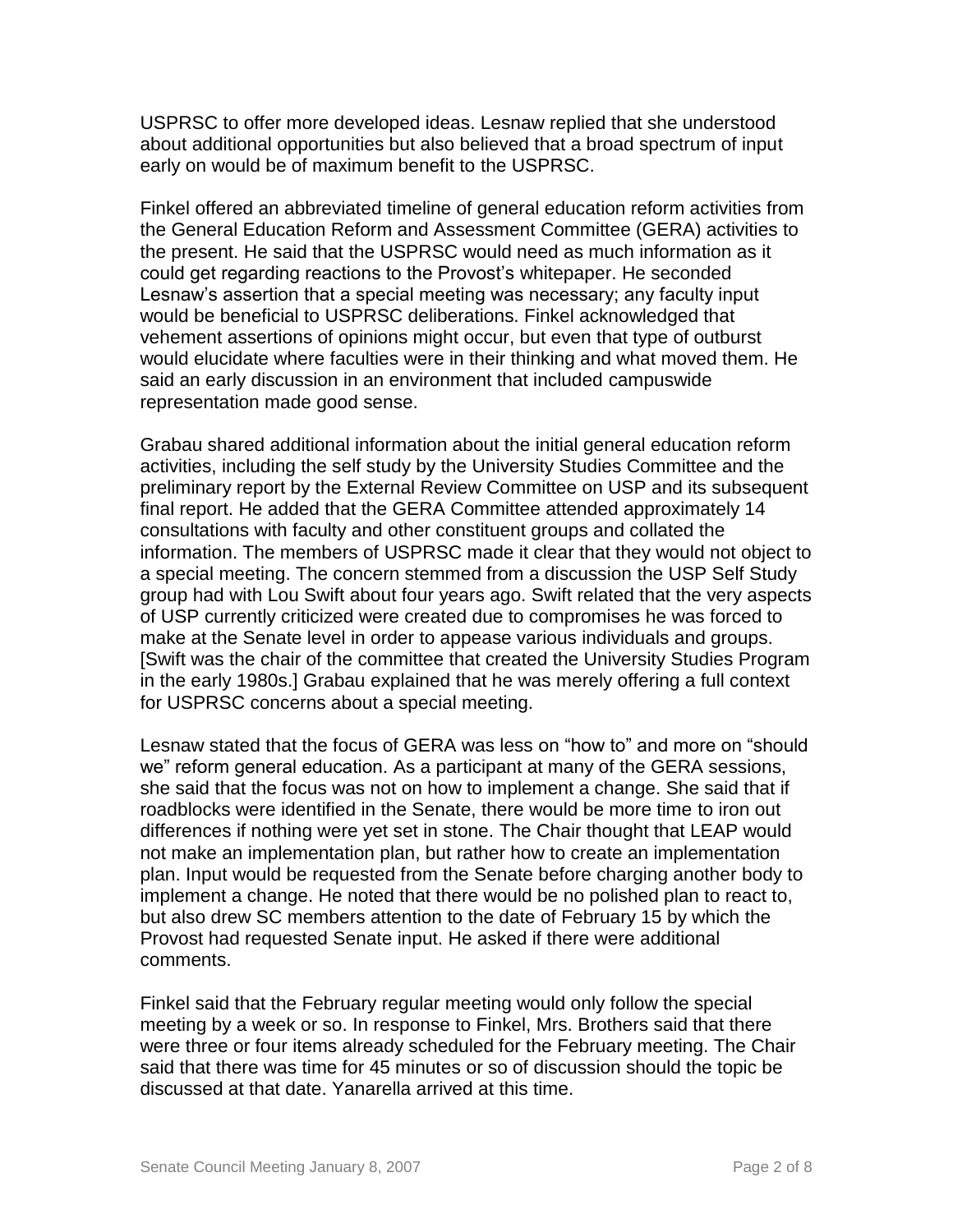Greissman noted that he hesitated to offer comments, but that he thought the issue of general education reform was important enough to warrant a special meeting; he went on to say that he also supported the opinion that a January special meeting was premature. Greissman also said that the charge to the USPRSC was to come up with a framework for a general education program, not plan for a plan and that Provost Subbaswamy hoped that by summer faculty could begin to think about curricular development. Greissman expressed concern that a special meeting on January 29 would not give the USPRSC sufficient time to produce something of value around which a discussion could be held. The Chair asked Yanarella if he had a comment to make.

Yanarella (who co-chaired GERA) said that if the issue was to hold the special meeting or not, he thought it would be best to hold the special meeting on January 29. Even just apprising key faculty activists and representatives of the continued progress of general education reform was important enough for a special meeting. Yanarella stated that while there would be ample opportunity for faculty comments in the months ahead, he cautioned that the labors of the USPRSC should not be unmediated. The first phase of GERA's activities involved extensive and intensive solicitations of faculty input at colleges and with other constituency groups. Yanarella said that moving forward quickly should not short-circuit the opportunity for continuing faculty discussion.

The Chair asked if there were additional comments. He said that procedurally speaking, unless a motion was made to change the special meeting, the special meeting would go on as planned. He said information about the special meeting would go back onto the website and that senators would be emailed. In response to Grabau, Mrs. Brothers confirmed that the Auditorium was still reserved on the  $29^\mathsf{th}$ .

Greissman asked if Provost Subbaswamy should attend the Senate meeting. After a brief discussion, it was decided that Provost Subbaswamy should be invited to present his whitepaper in a manner similar to his presentation of the whitepaper to the SC. After the presentation, the Chair should lead a discussion on the whitepaper and other matters pertaining to general education reform. In addition, USPRSC members should be invited and introduced, but not expected to make introductory comments. The Chair requested that Greissman let the Provost know of the discussion.

The Chair remembered that Wood had let the Office of the Senate Council know that she would be absent.

Randall asked the Chair allow a comment on the December 4 minutes. Hearing no objections, the Chair did so. Randall said that the two places that referred to the dates of the officer positions' terms (on page four of the minutes) should be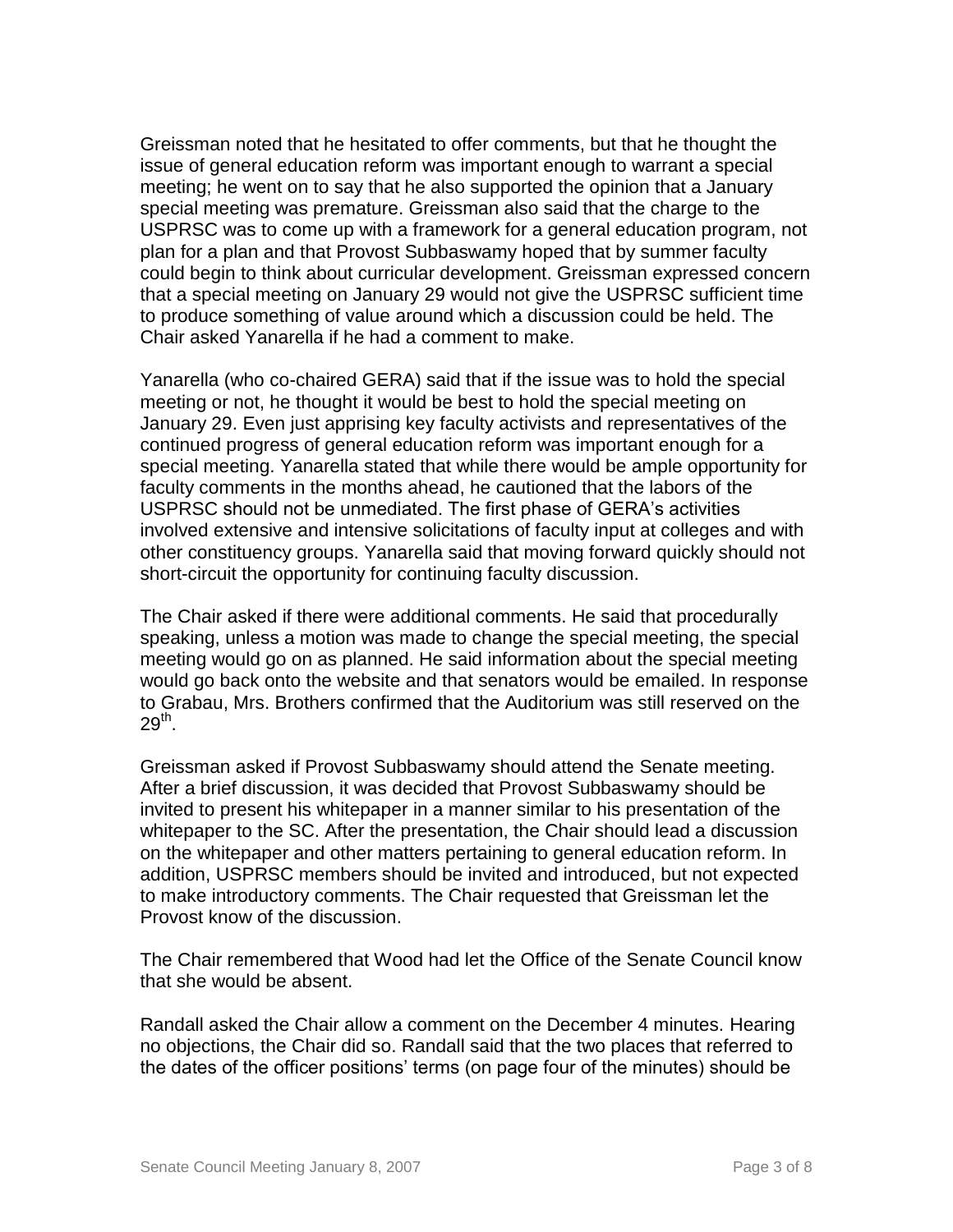changed to read: "...the period June 1,  $20067 -$  May 30,  $20078$ ." Hearing no objection, the Chair said the minutes would be changed accordingly.

The Chair noted that he had a few more announcements to make. He referred SC members to a question on clinical title series (CTS) faculty that was emailed to him from Associate Provost for Faculty Affairs Heidi Anderson. She was not certain what the question<sup>1</sup> meant. The Chair asked if SC members recalled the reason for the question; there were many other good questions that could take its place if necessary.

Randall opined that, as a member of the College of Medicine (COM) faculty, it was not clear how their faculty would see the University Senate as relevant to their lives. He thought the question could pertain to how COM faculty see as their roles with respect to larger University Senate issues, as well as questioning how the Senate impacted the academic roles of COM faculty. The Chair confirmed that SC members approved editing the question for clarity. Aken suggested the language of "relevance of the University Senate to CTS faculty" be used. Lesnaw wondered if the issue was more about interplay between CTS faculty and academic issues, not necessarily issues of the Senate. She thought the question asked for the relevance of including CTS faculty in the Senate. Thelin thought that the question somehow wrongly implied the need to persuade CTS faculty of their importance.

Randall said that it had to do with the perception of CTS faculty and how they see the Senate as being relevant to them. Greissman opined that the question dealt with how CTS faculty would be represented in the Senate and Senate Council, in terms of membership.

The Chair said that he would send a copy of the minutes to Anderson on Tuesday to help explain the intent of the question. SC members concurred.

The Chair shared another announcement. He reminded SC members that recently, a course change from CHE 115 to CHE 111 & CHE 113 was approved due to lack of objection on SC and Senate web transmittals. There was no net change to the number of credits and the content of the split courses combined was nearly identical to the original course. There was an issue, though, with the large numbers of programs requiring CHE 115, which no longer exists. The Chair said that instead of requiring every such program to submit a program change form and go through all apparatuses of the Senate for approval, he was asking the SC for approval to send a memo to the Registrar to offer blanket approval for pertinent programs.

Lesnaw said it was possible that some programs could wish to only require one of the paired CHE courses. She wondered if anyone could explain the rationale

<sup>————————————————————&</sup>lt;br><sup>1</sup> "For colleges with large numbers of CTS faculty, what are their perspectives about the role of the college as it pertains to academic issues of the Senate?"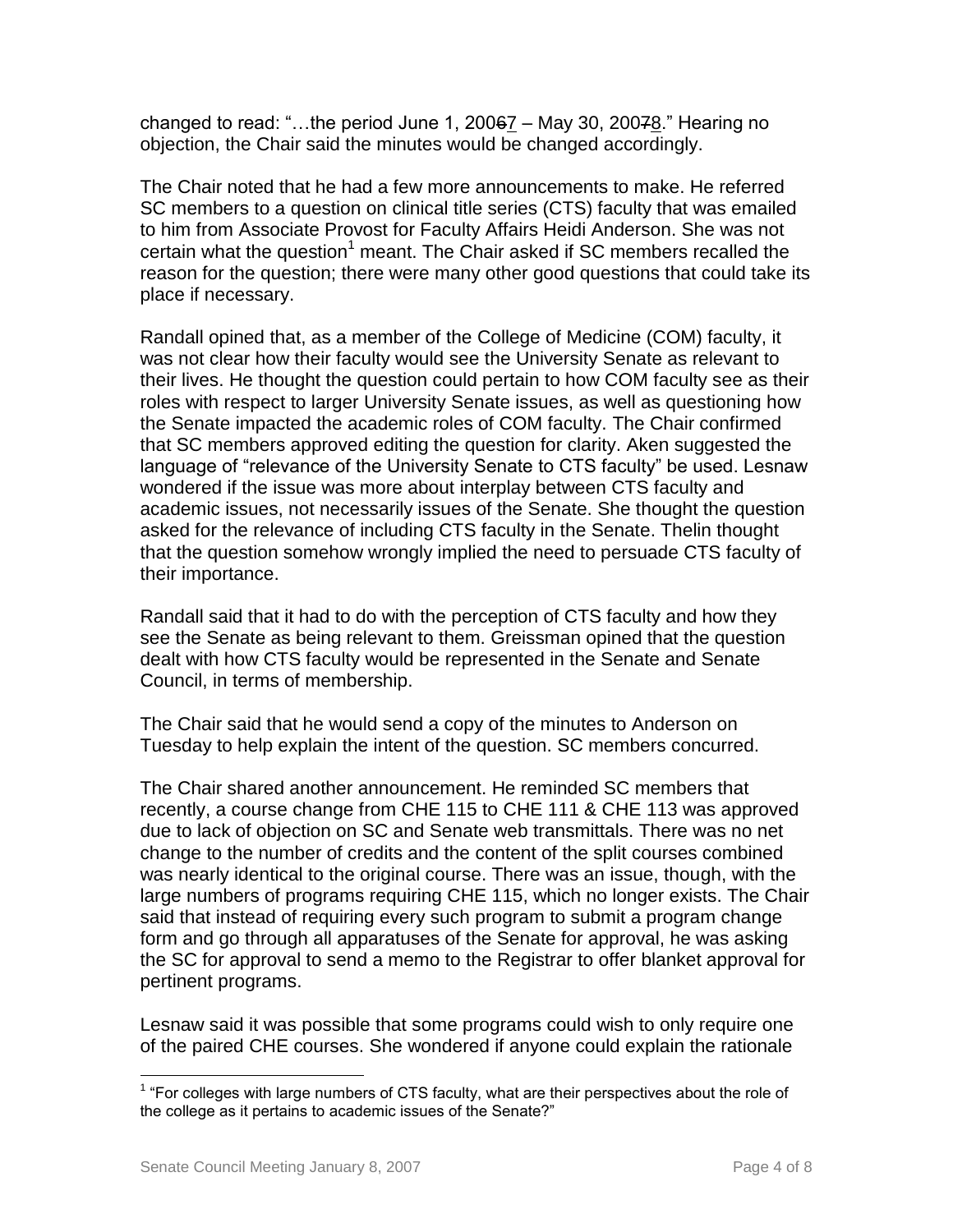for the change. Grabau responded that the impetus was the theory that students could learn chemistry and other sciences more easily if given the opportunity to physically do something with the knowledge while learning about the topic in lecture format. The intent in the Department of Chemistry was to improve student learning and did not pertain to any bureaucratic or financial concern

In response to a request for clarification from Lesnaw, the Chair said that only programs that requested the change would be included in the blanket memo to the Registrar; nothing would be changed unless a request was made to do so. Grabau added that the changes to ENG 101 in the recent past were enacted globally throughout various programs, so a precedent for such action did exist.

Lesnaw **moved** that the Office of the Senate Council solicit requests from campus programs to be included in a memo to the Registrar offering approval for specific programs to change their program requirements from CHE 115 to CHE 111 and CHE 113. Yanarella **seconded**. There being no further discussion a **vote** was taken and the motion **passed** unanimously. In response to Finkel, the Chair said that he would prefer to act on behalf of the Senate and not wait until mid-February to inform the Registrar, due to the looming Bulletin publishing deadline. SC members agreed that the Senate could be informed of the action at the February meeting.

The Chair moved to another announcement, that of an issue pertaining to grades transferred to UK from Bluegrass Community and Technical College (BCTC, formerly LCC, or Lexington Community College). The Chair said that he had asked for opinions on the matter over the SC listserv regarding extending the time period during which grades earned at BCTC would factor into a UK GPA, since some students were advised to take BCTC courses to raise their UK GPA, and that the comments on the listserv were unanimously in favor of such extension. The Chair said that he was officially informing the SC that he made a decision to allow one more semester during which grades transferred to UK would be factored into the UK GPA and factored toward commencement honors; he communicated the decision to Registrar Don Witt, Associate Registrar Jacquie Hager and Ombud Joel Lee. The Chair acknowledged that the approval by SC members of the extension included the sentiment that there would be no further extension.

The Chair said that the final announcement pertained to academic area advisory committees. The letter from President Todd requesting nominations for academic area advisory committees (AAAC) was received earlier in the day. Referring to the past year's late delivery of AAAC nominees, the Chair requested that SC members decide how to proceed. Due to recent departures, the SC Nominating Committee (SCNC) was down to one member. The Chair asked if SC members wanted to reconstitute and refresh the SCNC or if the Office of the Senate Council should contact faculty councils and senators for nominations, collate the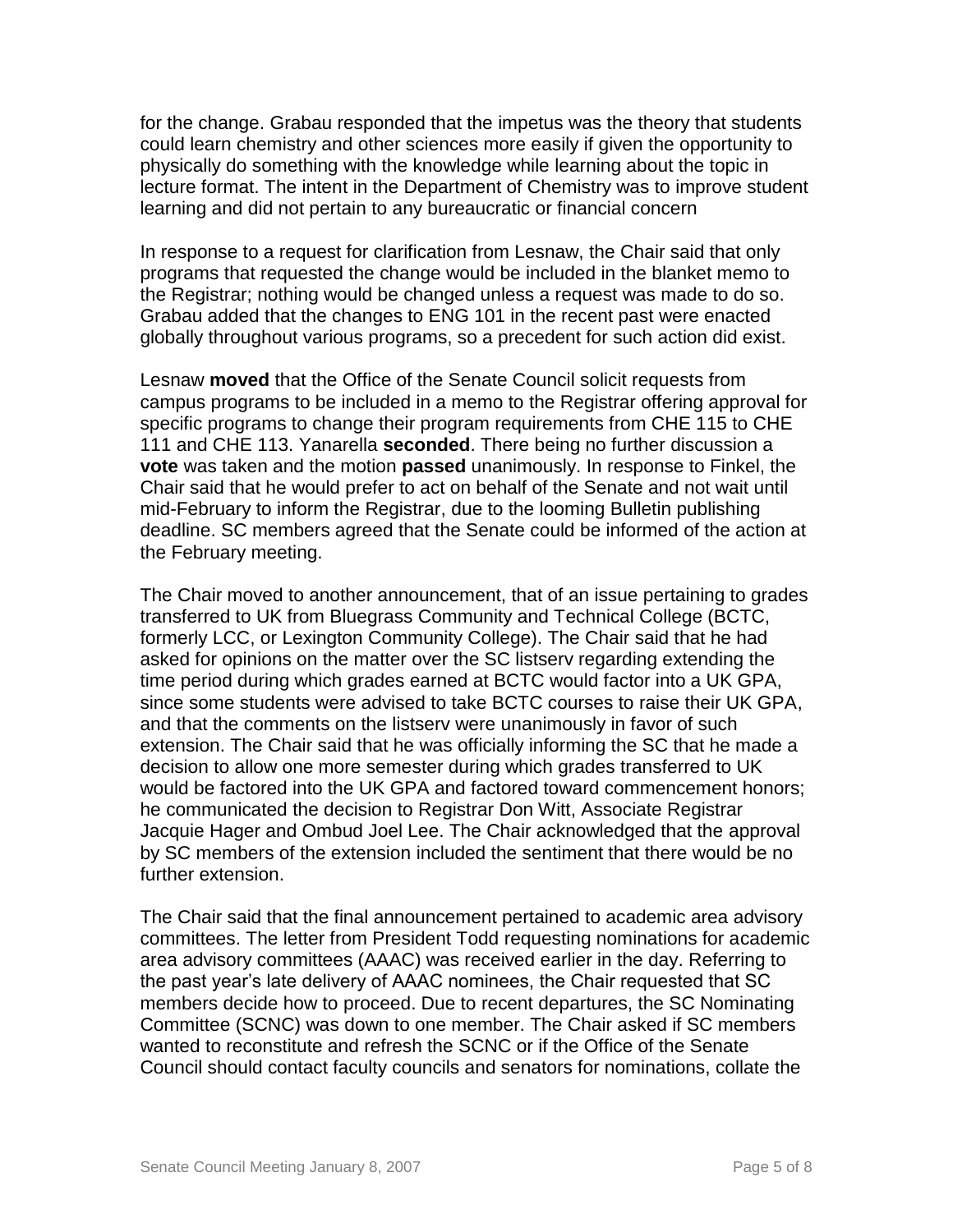information and bring to the SC for approval. He asked for comments and suggestions.

Lesnaw thought it would be better for the Office to solicit and collate names. She suggested that department chairs also be queried. Piascik asked how the SCNC had performed the task in the past. The Chair replied that it was just a one-year old invention. Randall mentioned that it was an extraordinarily inefficient use of the SCNC chair's time, since that person spent quite a bit of time on the phone. Finkel asked how AAAC nominees were found in previous years. Yanarella replied that the Office had solicited names in rounds and then brought them to a SC meeting for approval.

The Chair commented that his own service on an AAAC was a very rewarding committee experience; he expressed disappointment that there had been problems in the past getting names of faculty members willing to serve in such a capacity. The Chair said that identifying individuals to serve on AAAC was one of the most important faculty governance duties; membership on AAAC is confined to those nominated by the Senate Council.

Tangentially, Randall wondered about the Chair and Vice Chair attending various colleges' faculty meetings. It would likely be more efficient than attending faculty council meetings and would be, at least for the College of Medicine (COM), a good opportunity to interact with faculty who were usually not involved in the University Senate (US). The Chair noted that he has attended the COM faculty council meeting, but none others. He was open to attending college faculty meetings.

Referring to how faculty were chosen for AAAC, Aken recalled that last year, because there was no Library faculty council in place, she and another senator reviewed names of faculty members across campus to offer as nominees. The Chair said that the Office of the Senate Council would contact faculty councils, department chairs and senators to solicit nominations. In response to Finkel, Mrs. Brothers shared that the deadline for nominations for AAAC to the Office of the President was in mid-February. She added that nominations for other administrative committees were due at the same time. The Chair explained that he had been asked about faculty membership on administrative committees such as the Parking Committee, etc. The Chair mentioned it to President Todd, which evidently resulted in the sentence inviting submissions to other university committees that was in the AAAC memo. The Chair said the Office of the Senate Council would move quickly to solicit nominations.

### 2. Academic Calendars

The Chair explained that the term "tentative" was reserved for calendars that had yet to be approved. Calendars without "tentative" had been approved previously as a "tentative" calendar.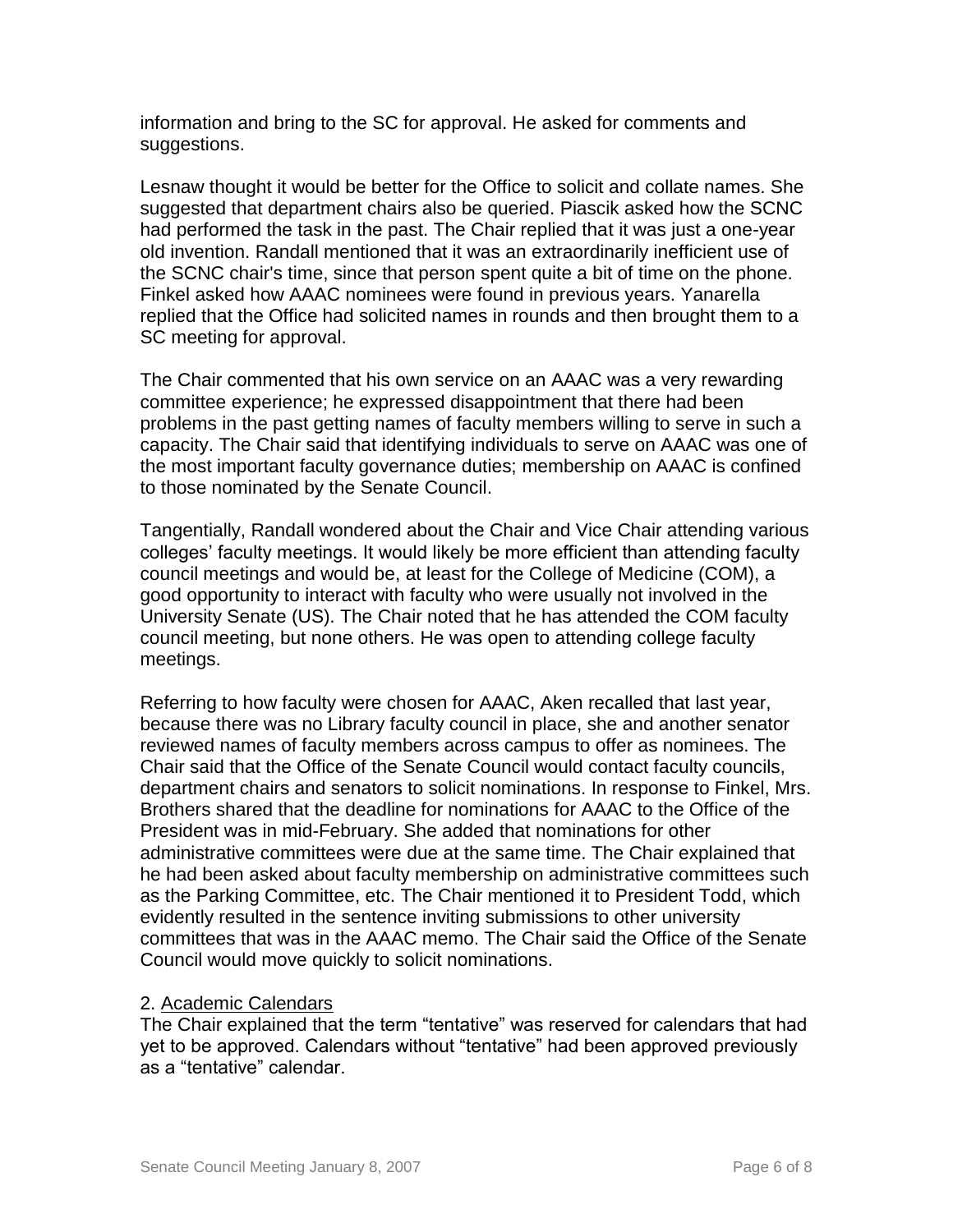Lesnaw **moved** to approve and send to the Senate with positive recommendations the following calendars: [2007-2008 Calendar;](http://www.uky.edu/USC/New/files/20070108/2007-2008.pdf) [2009-2010](http://www.uky.edu/USC/New/files/20070108/2009-2010%20Tentative.pdf)  [Tentative Calendar;](http://www.uky.edu/USC/New/files/20070108/2009-2010%20Tentative.pdf) [2007-2008 Medicine Calendar;](http://www.uky.edu/USC/New/files/20070108/2007-2008%20Medicine.pdf) [2009-2010 Medicine](http://www.uky.edu/USC/New/files/20070108/2009-2010%20Medicine%20tentative.pdf)  [Calendar, Tentative;](http://www.uky.edu/USC/New/files/20070108/2009-2010%20Medicine%20tentative.pdf) [2007-2008 Law Calendar;](http://www.uky.edu/USC/New/files/20070108/2007-2008%20LAW.pdf) [2009-2010 Law Calendar,](http://www.uky.edu/USC/New/files/20070108/2009-2010%20Law%20Tentative.pdf)  [Tentative;](http://www.uky.edu/USC/New/files/20070108/2009-2010%20Law%20Tentative.pdf) [2007-2008 Dentistry Calendar;](http://www.uky.edu/USC/New/files/20070108/2007-2008%20Dentistry.pdf) and [2009-2010 Dentistry Calendar,](http://www.uky.edu/USC/New/files/20070108/2009-2010%20Dentistry%20tentative.pdf)  [Tentative.](http://www.uky.edu/USC/New/files/20070108/2009-2010%20Dentistry%20tentative.pdf) Randall **seconded**.

In response to Aken's question about the Winter Intersession (WI) not being in the list of calendars reviewed, Greissman said that the SC had stated it would not approve another trial of WI until receipt of a report on the WI was submitted to the SC. That did not, however, preclude an '07 – '08 WI.

A **vote** was taken on the motion, which **passed** unanimously.

# 4. KCTCS Candidates for Degrees

In response to Finkel, the Chair explained the reason for elected Faculty Senators reviewing the KCTCS (Kentucky Community and Technical College System) list of candidates for credentials for Bluegrass Community and Technical College (BCTC). When the community colleges were divorced from UK, students enrolled as of a certain date were authorized to receive a degree from UK. Because the diploma carries the UK name, it will be necessary to ensure the list is approved by UK's elected Faculty Senators. Grabau added that the KCTCS faculty governance process is not nearly as robust as that of UK's, so Davy Jones had, in the past, provided the list to BCTC faculty to review and ensure the list was correct.

Thelin **moved** to send the KCTCS list of candidates for credentials to the Senate. Lesnaw **seconded**. The motion **passed** unanimously. At this point, Yanarella departed.

Lesnaw asked if the Calendar Committee was any closer to pursuing an incorporation of the one-day fall break into the Thanksgiving break. The Chair said that Yanarella, the committee's chair, had promised a report to the SC by the latter half of February. Lesnaw urged SC members not to be swayed by various constituencies who were administratively opposed to a change to the academic calendar. If the change was academically sound, administrators would need to be accommodating.

# 4. Continuing [Discussion on UK-LEAP \(General Education Reform\)](http://www.uky.edu/USC/New/files/20061218/UK-LEAP.pdf)

The Chair said that he was not sure what else should be discussed with regard to UK-LEAP, due to the extensive discussion earlier in the meeting. SC members agreed that the SC input requested by Provost Subbaswamy should come after the special January meeting. The Chair said that the SC meeting following the special Senate meeting would include a discussion on what input the SC should offer.